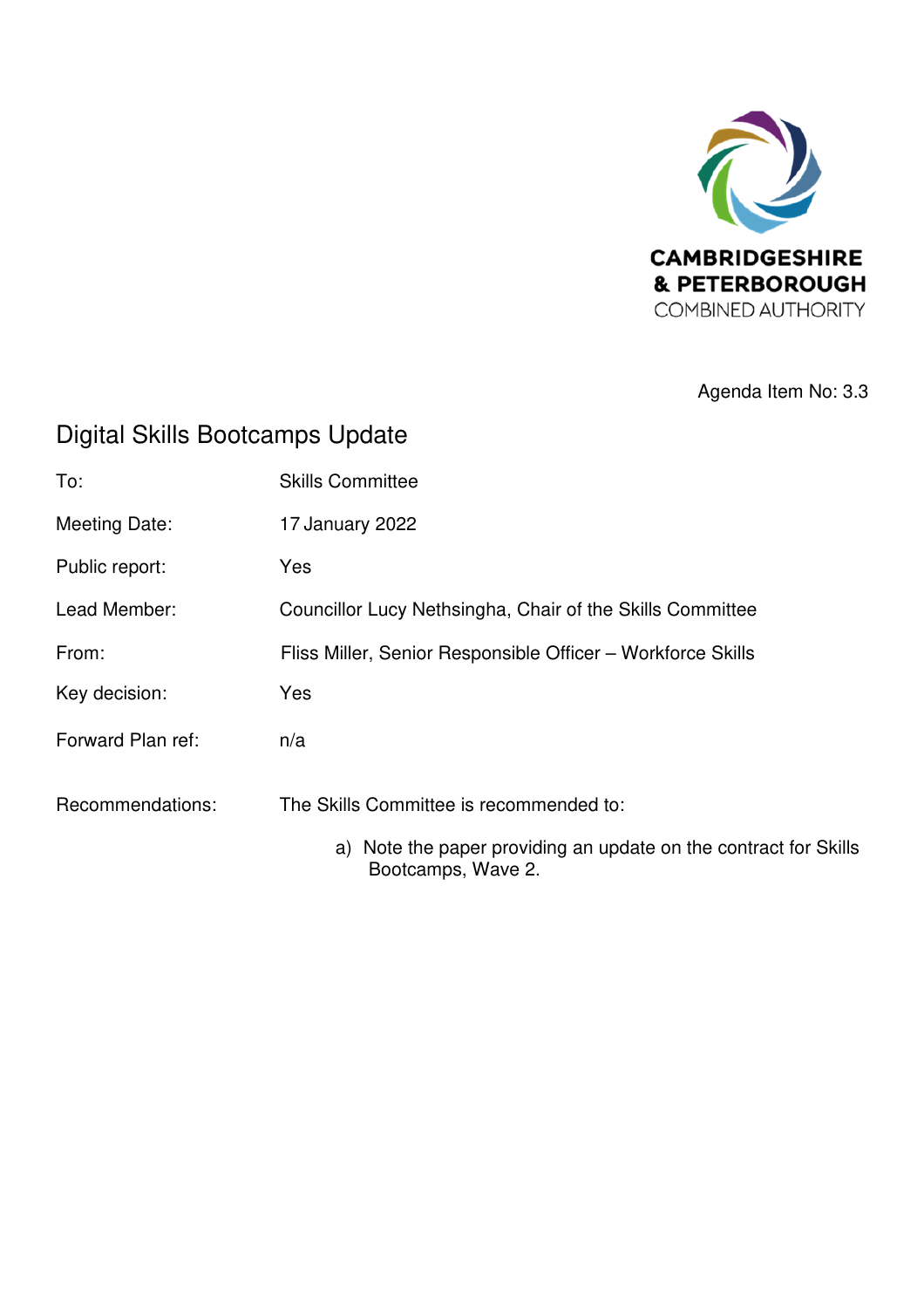#### 1. Purpose

1.1 The purpose of this paper is to provide the Skills Committee with an update on the delivery of Skills Bootcamps - Digital in the East of England.

#### 2. Background

- 2.1 The Combined Authority submitted a competitive consortium bid to the Department of Education (DfE) on the 12<sup>th</sup> February 2021 for the delivery of Skills Bootcamps – Digital in the East of England.
- 2.2 The Combined Authority received notification that it has been awarded £1,826,250 for the delivery of Bootcamps in the East of England. Of the nine consortium delivery partners, the DfE have only approved two providers to deliver the Bootcamps in the Consortia; Cambridge Regional College (CRC) and Purple Beard, an Independent Training Provider.
- 2.3 The funding is to support 805 learners within the East of England. The Bootcamps are Level 3 or above and must address the needs of employers and the wider economy.
- 2.4 The CPCA was the only successful bidder in the East of England for the delivery of Digital Bootcamps.
- 2.5 There was a significant delay in the notification of the award. The original schedule by DfE was for successful bidders to be informed of the outcome in March/April 2021. The contract was awarded in June 2021.

#### 3. Delivery and Performance

3.1 The first cohort of learners started in September 2021. To date there have been 193 enrolments on 4 programmes. A breakdown by course and provider is detailed below.

| <b>PROVIDER</b>                   | <b>DIGITAL BOOTCAMP</b>            |
|-----------------------------------|------------------------------------|
|                                   | <b>Cloud Engineering</b>           |
| <b>Purple Beard</b>               | • Data Pathway                     |
|                                   | • Cloud Pathway                    |
|                                   | <b>DevOps</b>                      |
|                                   | • Front End Development Pathway    |
| <b>Purple Beard</b>               | • DevOps Pathway                   |
|                                   | • Data Pathway                     |
|                                   | Various                            |
| <b>Cambridge Regional College</b> | • Digital Marketing                |
|                                   | . Web Production and Web Analytics |
|                                   | • Advanced Database Design         |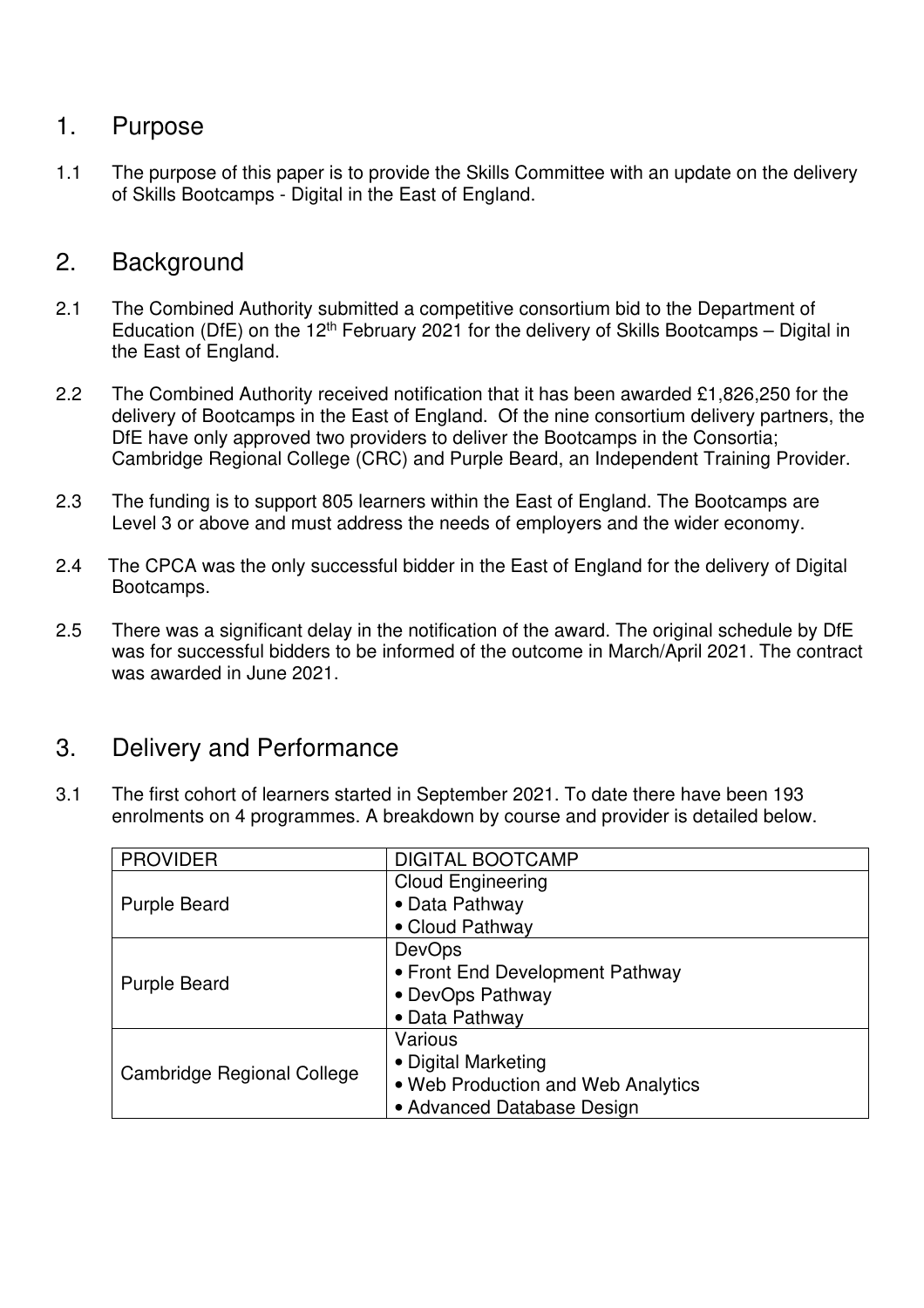- 3.2 CRC have requested that their contract for delivery is reduced. We are in contract negotiations with the DfE and an Independent Training Provider to see whether we can transfer 300 learners from CRC to a new provider.
- 3.3 Purple Beard are performing well. They are also seeking a change to their contractual outputs. The change request is to reduce their bootcamps from four to two. This is due to limited employer and learner demand for two of their courses.
- 3.4 The Combined Authority has also been chosen as a provider to be part of Ofsted's Thematic Study of Skill Bootcamp delivery. The team met with an Ofsted Her Majesty's Inspector (HMI) in November. A visit as part of the Thematic Study is anticipated in Q1 2022 (a prospective schedule of dates, between January to March, will be confirmed based on provider timetables shared). No judgement words, grades or identification of providers will take place.

#### 4. Funding and Governance

- 4.1 The Combined Authority is the Lead Partner and the accountable body for the delivery of the contract.
- 4.2 The Combined Authority will award £1,764,157.50 to consortium partners to deliver the Digital Bootcamps, based on the agreed contractual payment terms.
- 4.3 Funding from the DfE is paid monthly in arrears based on performance as outlined below:
	- 30% on receipt of data collection sheet detailing learners start date
	- 60% on receipt of data recording of achievement
	- 10% on receipt of recording of 'job outcome' (with job outcome being either new job, change of role for existing employee or new opportunities in the case of the self-employed)
- 4.4 To date we have received £107,709.74 from the DfE, associated with learners reaching the 30% threshold for payment.

### Significant Implications

- 5. Financial Implications
- 5.1 Whilst the DfE has awarded the Combined Authority £1,826,250 for the delivery of the contract, the funding is claimed in arrears upon delivery and therefore there is no risk to the Combined Authority regarding paying providers for work not completed. The only risk is that of underperformance by the providers and therefore the possibility that the DfE may not award the Combined Authority future contracts based on this.